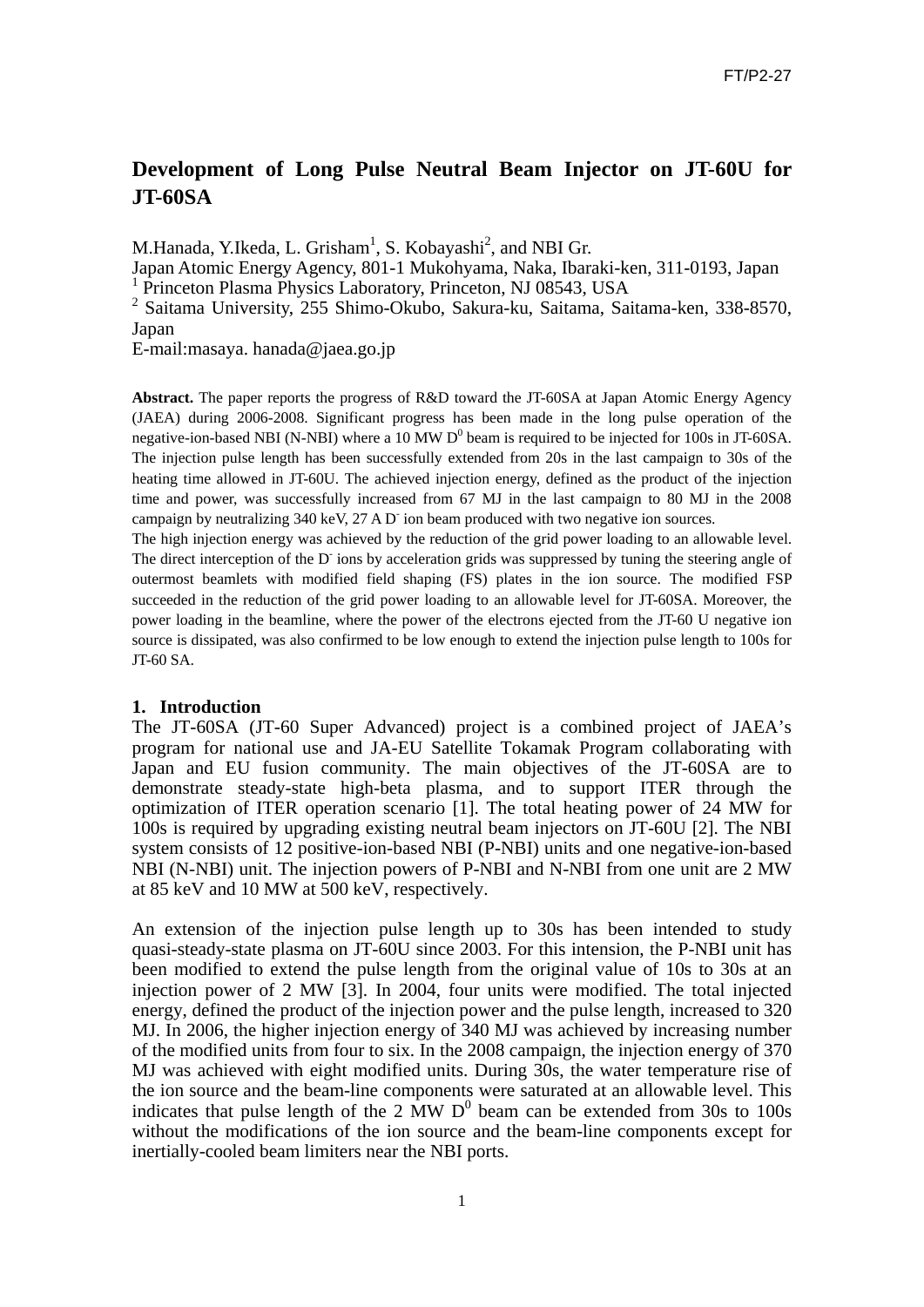The N-NBI started the injection in 1996 with two large negative ion sources (U and L ion sources), each of which was designed to produce a 22  $\AA$ , 500 keV D<sup>-</sup> ion beam for 10s [4]. The highest injection power has been 5.8 MW at 400 keV that was obtained by neutralizing a 400 keV, 49A D ion beam for 0.9s with two negative ion sources. The injection power is limited by poor voltage holding capability of the negative ion sources. In the other word, the beam power can be largely increased by improving the voltage holding capability since the beam power significantly increases with Vacc<sup>2.5</sup> (Vacc: acceleration voltage) according to Child-Langmuir law. Therefore, the improvement of the voltage holding capability is one of the key issues for the realization of the N-NBI on JT-60 SA. As a step for improving the voltage holding capability, vacuum breakdown in the JT-60 negative ion source is carefully examined to find the dominant factor degrading voltage holding capability.

Demonstration of the long pulse injection on JT-60 U is the key issue since the pulse length for JT-60 SA is ten-times longer than the rated pulse length of JT-60U. In the last campaign of 2006, the pulse length of 20 s was achieved at 3.2 MW  $D^0$  with the two ion sources. In the long pulse injection, it was found that the grid power loading in the negative ion sources should be reduced to an allowable level, i.e., 5% of the accelerated beam power to realize the JT-60SA negative ion sources. It was also found that high grid power loading was originated by the direct interception of the D- ions by the acceleration grids. From these results, field shaping (FS) plates are newly designed and tested in the 2008 campaign on JT-60U to tune the steering angle of the multiple beamlets.

In the last campaign, cover plates for protecting non-water cooled parts between the ion source and the neutralizer was observed to be melted during the 20s injection at 3.2 MW. To avoid the melting of the plates for the longer injection pulse, in particular, the 100s injection in the JT-60SA, the power loading should be quantified. The power loading in the beamline between the ion sources and the neutralizer is measured, and then possible countermeasure is taken for the long pulse operation in the 2008 campaign.

After taking the countermeasures for the long pulse injection, the injection pulse length is further extended from 20s in the last campaign to 30s of the heating time allowed on JT-60U. The paper reports the R&D progress on the N-NBI for JT-60SA since the last conference of this series [5] on the aspects of the long pulse injection at high power.

## **2. Study on vacuum breakdwon**

The JT-60 negative ion source is mainly composed of an arc chamber and a 3-stage accelerator. The accelerator is constituted of three fiber reinforced plastic insulator and three acceleration grids with multiple apertures as shown in Figure 1. The same acceleration voltage is applied to each of the gaps between the acceleration grids. To improve voltage holding capability, the following countermeasures have been taken.

- 1. To reduce the electric field near the cathode triple junction, large suppression rings are installed, based upon the R&D results of a 1 MeV electrostatic accelerator developed for International Experimental Thermonuclear Reactor [6].
- 2. The inner surface of the FRP insulators is protected from X-ray and/or ultraviolet rays by screen shields.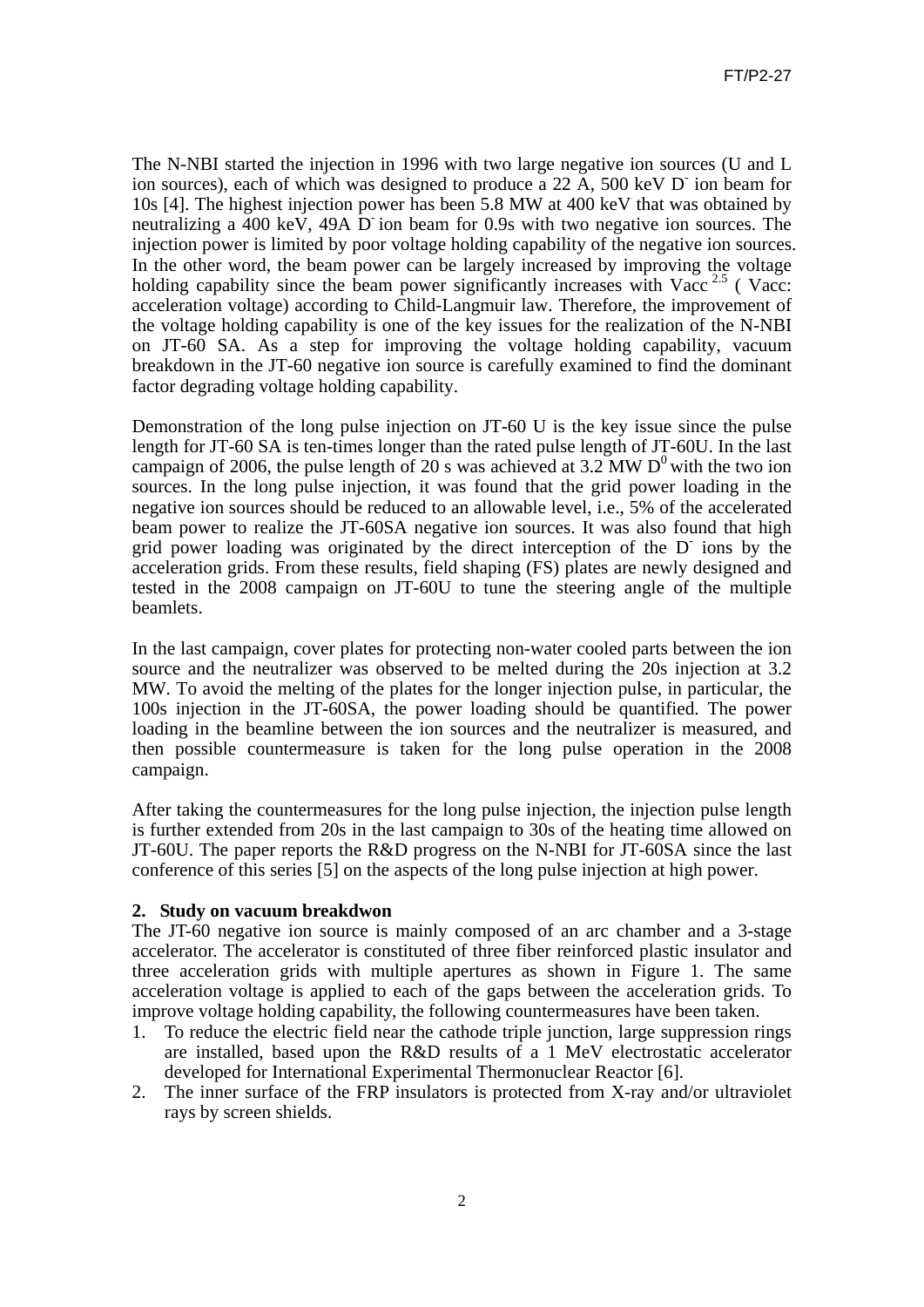



3. Spark gaps are connected across the intermediate acceleration stages to suppress damage of the acceleration grids and/or power supply due to a transient overshoot of the voltage when breakdown occurs. The lengths of the spark gaps are presently set to be 75mm , at which the flashover voltage is 170 kV.

Although these countermeasure has been taken to improve voltage holding capability, the achieved acceleration voltage is  $< 400 \text{ kV}$  after sufficient conditioning. To realize the N-NBI for JT-60SA, the voltage holding capability should be increased to the rated value of 500 keV. As a step for improving the voltage holding capability, the breakdown location of the JT-60 negative ion source has been examined. It is found that the breakdown location varied with the conditioning stage. In the early stage, breakdown occurs mainly in vacuum at gaps between the grids and their support frames with the total surface area of 2.5  $m^2$ . Careful observation shows that the conditioning gradually progresses with the breakdowns occurring at many different locations over the large surface area. Figure 2 shows number of the breakdowns on the acceleration grids. The breakdown mainly occurred at the edge of the grids, where electric field is relatively as

high as  $\sim$ 4 kV/mm. This result suggests that the relaxation of the electric field at the edge of the grid would be effective to shorten the conditioning time. Over ~400 kV after conditioning of several months, the breakdown location is changed to the surface of the FRP insulator with an inner diameter of 1.8 m. It is recently found in Saitama University that the flashover voltage of a low outgassing epoxy resin  $({\sim}10^{-4}$  Pa·m/s) is twice higher than that of the conventional one [7]. The use of the low outgassing epoxy resin is expected to improve the voltage holding capability, and hence injection power of the ion source for JT-60SA.



*Figure 2Breakdwon location on the acceleration grid in the U ion source.*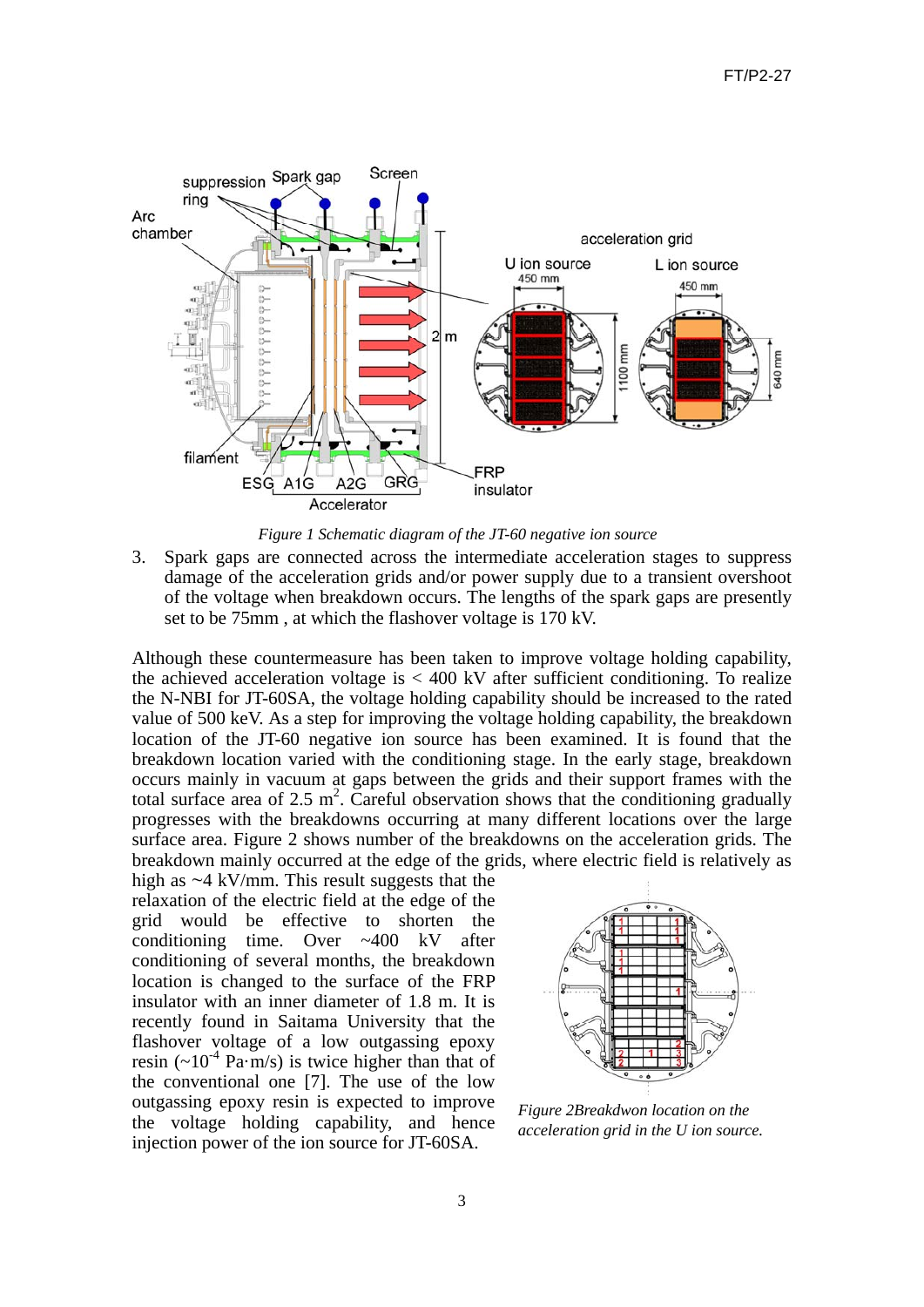

*Figure 3 (a) Set up of electron deposition measurement, (b) temperature and heat flux profiles at the electron dump.* 

## **3. Electron trajectories in the beamline**

After the 20-s injection in the last campaign, a non-water cooled plate (1 mm in thickness) protecting neutralizer entrance was observed to be melted. To extend the injection pulse length further, it is required to precisely quantify the power loading. The power loading on the protecting plated was measured. A thin stainless steel plate of 1mm in thickness was set on the path of the electrons ejected from the ion source where the electrons are largely bent downward by the residual magnetic filed (see Fig.3-(a)). The surface temperature rise of the plate was measured by infra-red camera, and the flux and total power were measured. Figure 3-(b) shows the typical temperature profile and the heat flux on the plate when 300keV and 3.4 A beam was produced from only the central segment in the U ion source. It is found that the highest heat flux from one segment was as low as ~8 W/cm<sup>2</sup>. Its total power load is ~2.6 % of the accelerated beam power. For full current beam with five segments, the highest heat flux is estimated to be  $\sim$ 37 W/cm<sup>2</sup> by assuming the heat flux distributions for the other segments to be the same as that measured from the central segment. This result shows that the power loading can be removed readily by active water cooling even for the 100s long pulse operation in JT-60SA. For the 30s injection in the 2008 campaign, the thin stainless

steel plate used for the measurement is replaced to the thicker plate of 5 mm in thickness to avoid the melting.

It is very important to know the origins of the power loading in the beamline between the ion source and the neutralizer to estimate the power loading in the beam-line on JT-60SA. To examine the origin of the power loading in the beam-line, the total power loadings were measured for different pressures in the arc chamber. Figure 4 shows the total power loading as a function of the pressure in the arc chamber. The measured total power loading increases linearly with the



*Figure 4 Total power loading as a function of the pressure in the ion source.*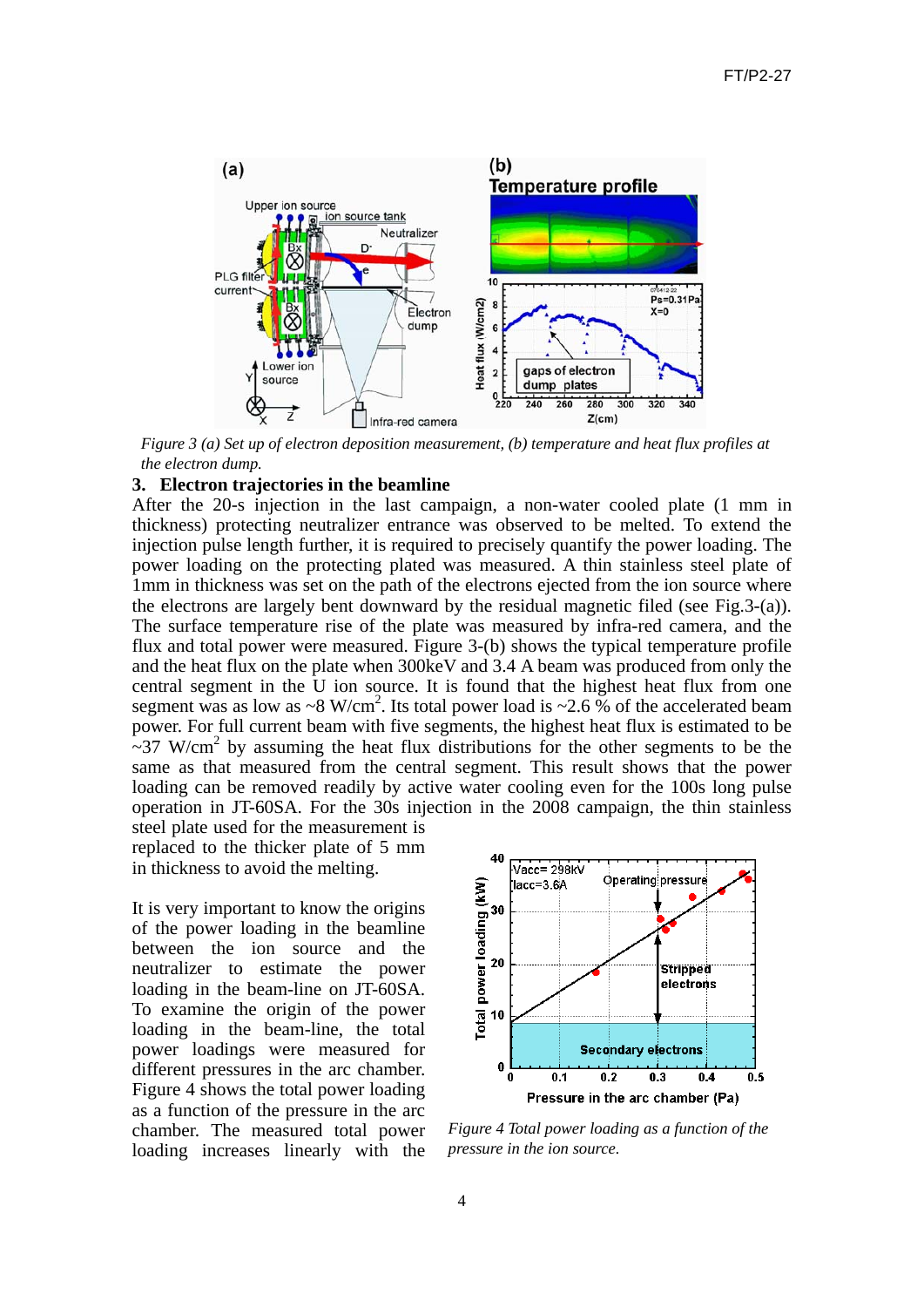pressure in the arc chambers. At the operating pressure of 0.3 Pa, the power loading was  $\sim$  26 kW for the D<sup>-</sup> ion beam power of  $\sim$ 1MW. The power loading extrapolated to 0 Pa was  $\sim$  9 kW. and is thought to be originated from the secondary electrons created by the impact of D<sup>-</sup> ions onto the acceleration grids. Therefore, the remaining power of 17 kW is thought to be caused by the electrons that are stripped from the D<sup>-</sup> ions by collisions with residual gas molecules in the accelerator. This shows that the power loading of the electrons at the operating pressure of 0.3 Pa is mainly due



*Figure 5 Previous (a) and new (b) field shaping plates.* 

to the stripped electrons. To design the beam-line on JT-60 SA, the trajectories of the stripped electrons are to be calculated.

## **4. Grid power loading**

On JT-60U, two ion sources, i.e., the U and L ion sources are installed in the N-NBI. The difference of them is only the ion extraction area. As shown in Fig.1, the ion extraction area in the U and L ion sources are full five segments and the central three segments, respectively. On each of segments, 9 x 24 apertures are distributed.

In the last campaign, the highest grid power loading were 9% and 7% of the accelerated beam power on the grounded grid in the U and L ion sources, respectively. These grid power loadings were higher than an allowable level for JT-60SA (5%). The observation of the grids indicated that these high power loadings were caused by the direct interception of the over-deflected outermost beamlets. Moreover, the ion trajectory calculation showed that the over-deflection of the outermost beamlets was caused by the un-optimized FS plates attached on an extraction grid [8]. To suppress the direct interception of outermost beamlets, FS plates was newly designed using a 3 D calculation code and tested in the JT-60 negative ion sources. Figure 5(b) shows the schematic diagrams and photo of new FS plate. On the top and bottom of the segments, straight plates of 1 mm in thickness has been installed with 13 mm of the FSP-aperture distance. On the side of the segment, the plate of 1.5 mm in thickness has been installed. The FSP-aperture distances are tuned to be 11 mm and 14 mm every row of the apertures since the beamlets are deflected outward and inward every row of the apertures by dipole magnetic field in the extraction grid, respectively as shown in "case A" and "case B" in Fig.5(a). This different distance of the FSP-aperture results in the corrugated shape of the FS plates on the side of the segment.

The deflection angle of outermost beamlet were measured and compared with 3D simulation results while the 280 keV, 9.5A D ion beam was produced under the optimum perveance. The measured vertical and horizontal deflection angles were confirmed to be nearly in agreement with the designed values. This result shows that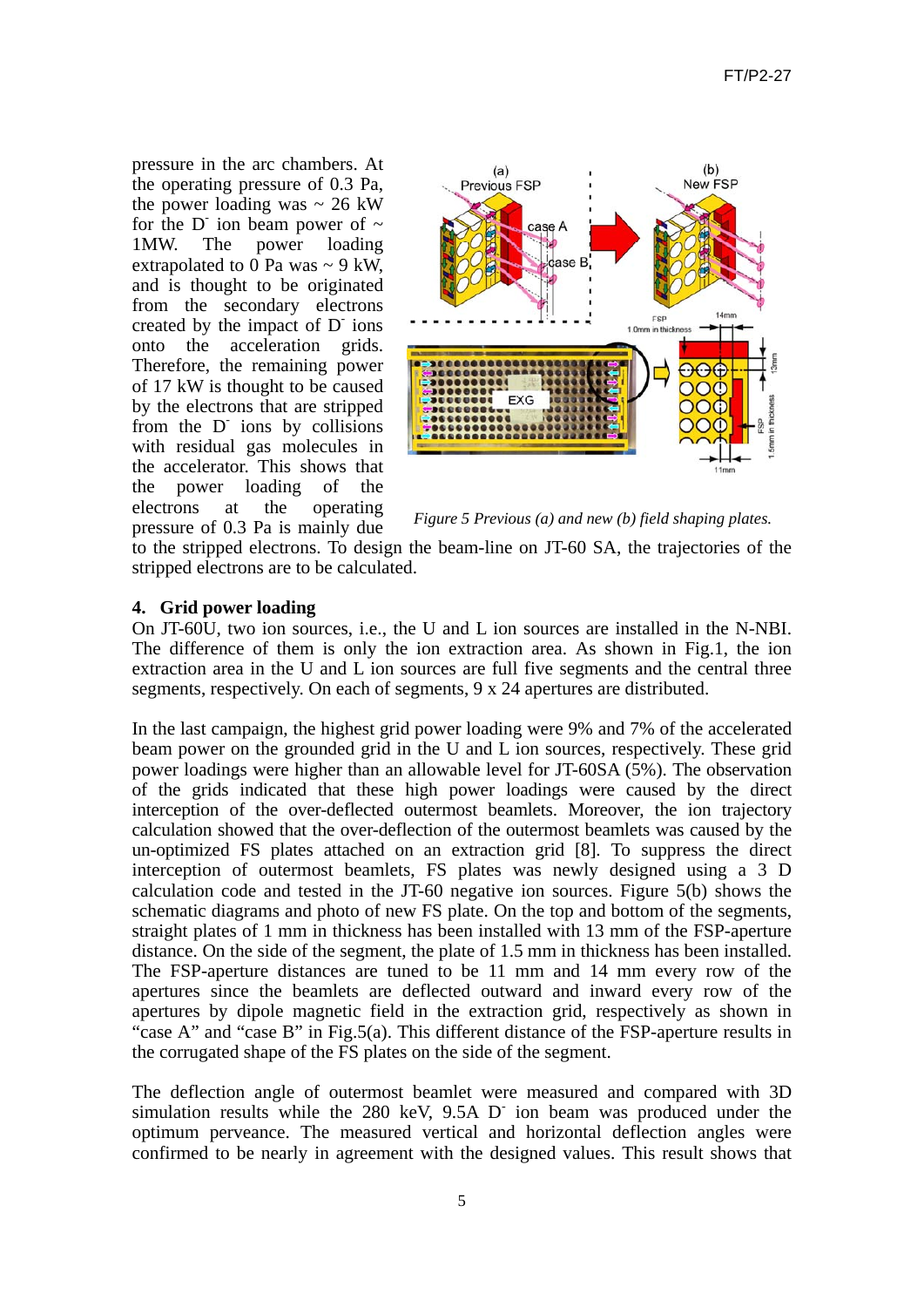new FS plates properly steer the outermost beamlets as predicted by the simulation. After the confirmation of the proper steering angle, the grid power loading of the grounded grid was measured and compared with the grid power loading for the previous FS plates. Fig. 6 (a) and (b) are the dependences of the power loadings of the grounded grid in U and L ion sources as a function of the operating pressure in the arc chamber, respectively.



The grid power loading was normalized by the accelerated

*Figure 6 Power loadings of the grounded grids in the L (a) and U (b) ion sources.* 

beam power. In both of the ion sources, the grid power loading increased linearly with the pressure in the arc chamber. This is due that the electrons stripped from D<sup>-</sup> ions increased linearly with the pressure in the present range of the pressure. At a typical operation pressure of 0.3 Pa, the grid power loadings of the grounded grid in U and L ion sources have been reduced from 9 % to 7 % and 7% to 5%, respectively using new FS plats. The power loading of the grounded grid in the L ion source was successfully reduced to an allowable level for the 100s long pulse injection on JT-60 SA.

The difference of the grid power loadings in the L and U ion sources is due to the difference of the ion extraction area. The D<sup>-</sup> ions in the L ion source are extracted through the central three segments where the  $D<sup>+</sup>$  ion density is relatively uniform in the longitudinal direction, however the  $D$  ion density in the  $\check{U}$  ion source is non-uniform. This non-uniformity of the D ion density causes a local mismatch of the perveance of the multiple beamlets, resulting in a significant direct interception of  $D<sup>-</sup>$  ions by the acceleration grids. In JT-60SA, the arrangement of the confinement permanent magnets on the arc chamber will be changed to "tent-shaped filter configuration" where the beam uniformity has been successfully improved in the 10 A ion source [9]. The use of the tent-shaped filter configuration could reduce the grid power loading to the allowable level even for full ion extraction.

## **5. Long pulse injection of the N-NBI**

After the countermeasures for the long pulse operation , i.e., the reduction of the power loadings of the acceleration grids were taken, the injection pulse length was extended. In the last campaign, the achieved pulse length was 21s at  $3.2$  MW D<sup>0</sup> beams with two ion sources [10]. The pulse length was limited by interlock level (650  $^{\circ}$ C) of the surface temperature on the non-water cooled molybdenum (Mo) limiter near the injection port.

In 2008, the interlock level was increased to 850  $^{\circ}$ C for the further extension of the pulse length. While power loadings of the grounded grid, the residual ion dump and the Mo limiter were carefully monitored, the injection pulse length was extended to 30s of the heating time allowed on JT-60U. Since the conditioning progress of the ion sources was different each other, the long pulse operation of the ion source was independently carried out in early stage of the 2008 campaign. The first long pulse injection was carried out using the L ion source where the beam of 290 keV, ~10A was produced to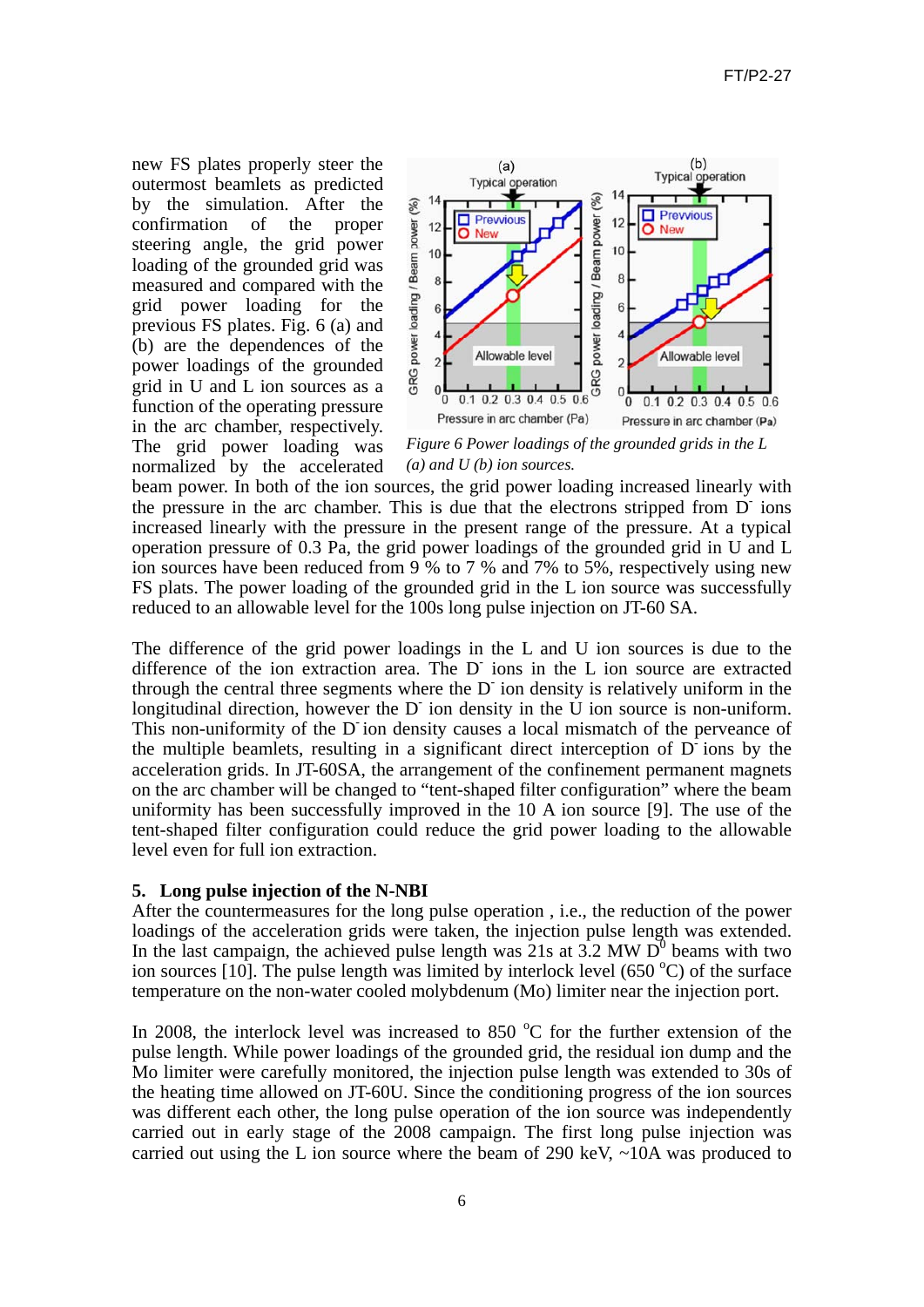inject a 1 MW  $D^0$  beam. The pulse length of the 1 MW  $D^0$  beam was extended to 30s. The injection energy, defined as the product of the injection power and the pulse length, was 30 MJ. The injection energy was increased to 60 MJ by neutralizing a 340 keV, ~17A beam for 30s produced in the U ion source. After sufficient conditioning of both ion sources, the  $D^0$  beam was injected simultaneously using two ion sources, where  $\sim$ 27A beam was produced at 340 keV to achieve the 30s injection at the higher power of the D<sup>0</sup> beams. A ~3.0 MW D<sup>0</sup> was injected for 30s with two ion sources. As the results, the injection energy was successfully increased to 80 MJ from 67 MJ in the last campaign as shown in Fig.7. This is the highest injection power of the N-NBI in the world. High injection energy of  $D^0$  beams greatly contributes to the improvement of the plasma



*Figure 7 Progress of the long pulse injection of*   $the D<sup>0</sup>$  *beams on JT-60U* 

performance on JT-60U such as long pulse sustainment of high beta plasma [11].

From the results of the 30s injection, the feasibility of the long pulse injection for JT-60SA was studied. Figure 8 shows the time evolution of the water temperature rise of the grounded grid during the 30 s injection in the U ion source. The power loading of the grounded grid was 470 kW. The water temperature rise was saturated at  $\sim 33^{\circ}$ C within  $\sim$ 20 s under the estimated heat flux (average over the grid area) of 1.6 MW/m<sup>2</sup>. The saturation time was much shorter than the pulse length required for JT-60SA. As discussed in chapter 3, the power loading of the grounded grid in the U ion source will be reduced to the allowable level of  $\sim$ 1 MW (5% of the accelerated beam power) on JT-60SA by improving the beam uniformity. The water temperature rise for the 1 MW is estimated to be ~65°C from the measured water temperature in this experiment. The



*Figure 8 Time evolutions of acceleration voltage (a), accelerated current (b), water temperature rises of grounded grid (c) and residual ion dump(d).*